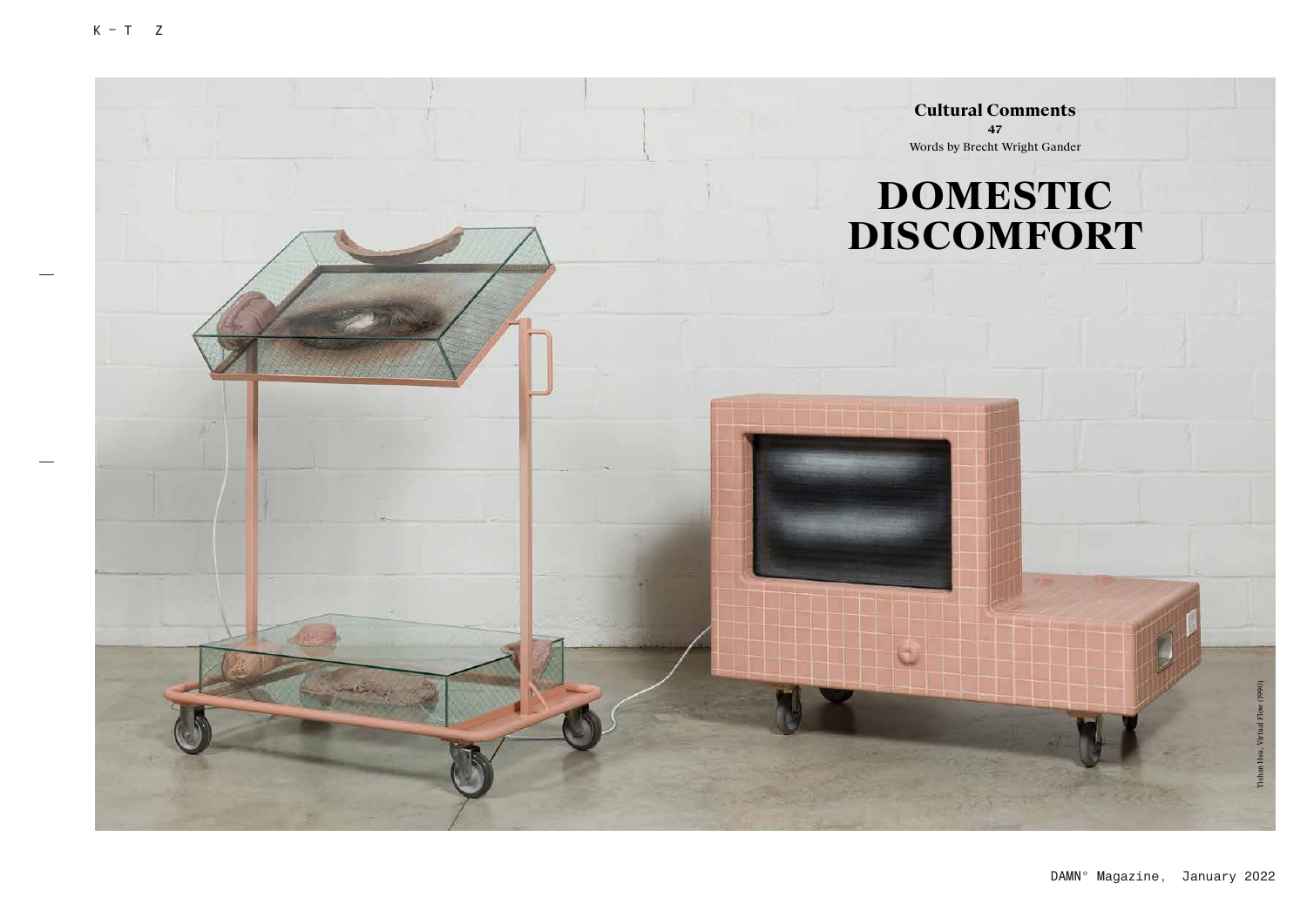**Domestic Discomfort**

#### **Domestic Discomfort**

**Consider the artist as domestic archeologist: Hannah Levy, Anna Uddenberg, Nicholas Riis, and Tishan Hsu uncover the hidden perversities of familiar things. Mingling the obscene and the seductive, they draw attention to the ways our surroundings return our gaze. Their work sparkles like chromed gadgets and glistens like open mouths, inviting us to consider the tenuous divisions between inhabited biology and mere matter.**

Let's say you die and your body is thrown at the base of a tree, where it proceeds to decompose. Then this tree is cut down, milled and reconstituted as a generic Parsons table. Now, to be clear, that table is you, it's your next act. Shakespeare neatly delineates this:

*Hamlet: A man may fish with the worm that hath eat of a King, & / eat of the fish that hath fed of that worm. Claudius: What dost thou mean by this? Hamlet: Nothing but to show you how a King may go / a Progress* 

*through the guts of a Beggar.* 

Kings, worms, tables — our dif ferences are not as great as our vanities. That idea seems to drive several artists who are especial ly effective at collapsing the per ceived distance between beings, other beings, and non-beings. It's a timely notion, as we are becom ing ever more aware that we eat the fish that eat our plastic and that one of the most common ways we recycle is by devouring our own waste. Hannah Levy, Anna Udden berg, Nicholas Riis, and Tishan Hsu address the corroded edge between us and things. Although grouping these artists requires a selective focus, together they provide potent tools for excavating the double fac ing, interior and exterior qualities of any given surface.

Early swimmers in a common cur rent might include Meret Oppen heim, with her furry teacups and tables (1930s) and Dorothea Tan -

48 DAMN® – Brecht Wright Gander National American States of the AMN® 49 DAMN® – AMN® – AMN® – AMN® – AMN® – AMN® – AMN® – AMN® – AMN® – AMN® – AMN® – AMN® – AMN® – AMN® – AMN® – AMN® – AMN® – AMN® – AMN® – AMN® – AMN® – AM 48 DAMN° - Brecht Wright Gander — Brecht Wright Gander **Example 2008** — Brecht Wright Gander **DAMN°** — DAMN° — DAMN° — DAMN° — DAMN° — DAMN° — DAMN° — DAMN° — DAMN° — DAMN° — DAMN° — DAMN° — DAMN° — DAMN° — DAMN° — DAMN° — DAMN° — DAMN° — DAMN° — DAMN° —

ning's amoebic upholstery (1970s). Of course, Pop Art and Dada also borrowed bits, chunks, and en tireties from commercial goods. The likes of Alberto Burri and Eva Hesse interpreted the human body through means of industrial prod ucts. Contemporary artists such as Kayla Anderson and Kelly Dobson also probe the boundaries of ani mate matter.

There are various ways of attending to "what's underfoot", to borrow a phrase from sculptor Robert Gober. Tishan Hsu provides a link be tween Surrealist domesticities and our technological age, replacing what seemed to be projections of the human subconscious with pro jections that might issue from the subconscious of a ventilation ma chine. *Autopsy* (1988) is composed of tobacco-coloured tiles cladding a stack of thick slabs. The structure terminates in what appears to be an upside-down flayed table. Swivel casters act as both foundation and battlement, so the piece can be read in reverse — perhaps the upside is down. The implication seems to be that if you sanded the wood of your Parsons table, you might eventually arrive at a body.

Much has already been written on the way Hsu's work anticipated and developed the theme of biolo gy merging with technology — wet ware, soft robotics, and the like. The pixelation of the screen and the selective focus of the lens, the alarming euphony of illusory depth set against immediate, three-di mensional space — all of these fac -

tor heavily in his wall-mounted works. Less discussed are the ways his installations respond to the manufactured environment. His boxy surfaces evoke urban archi tecture – a gridlocked landscape punctuated by "meat-eating genies of subway breath", to quote author Martin Amis. Behind any given citywall is a gnashing knot of intestinal pipes, fetid growths, and mutant poison-resistant insects. Vents, grilles, tubs, taps, and sockets open portals to a hidden substructure of polychrome mucus pulsing through arterial networks hundreds of me tres overhead and giant subterra nean throughways below. A matrix of urine and gore: that's what the urban shell conceals and that's what Hsu's art is bent on uncovering, al beit with rigorously smooth intensi ty. He seeks out the places where the grid begins to throb and grow moist, where the pixels peer back from the screen. In his own words: "Freed from self, consciousness enters the object, merges with the world."

*Autopsy* is visceral, immediate and ambiguous. What is being autop sied? And who is conducting the enquiry if not us, the audience? The functions of the forms are illegible. The fact that it's on wheels seems significant — it can travel, trans forming any given 'where' into a place of mystery. This impression is magnified by Hsu's selection of distinctly unremarkable materials — subway tiles and stainless-steel basins which seem to issue from the ACME factory itself. Of course, the effect is anything but generic — the piece is like a minotaur in a tweed

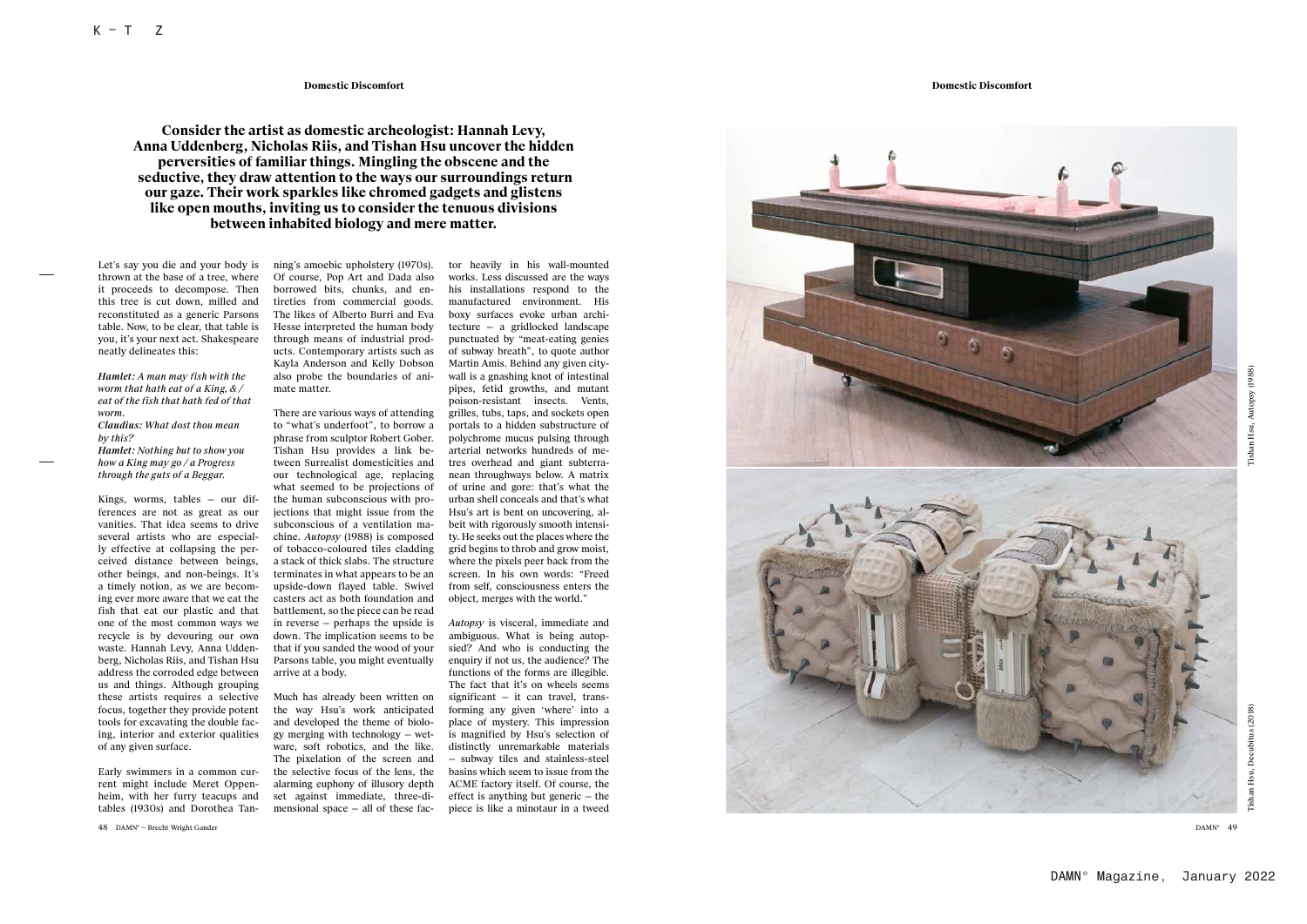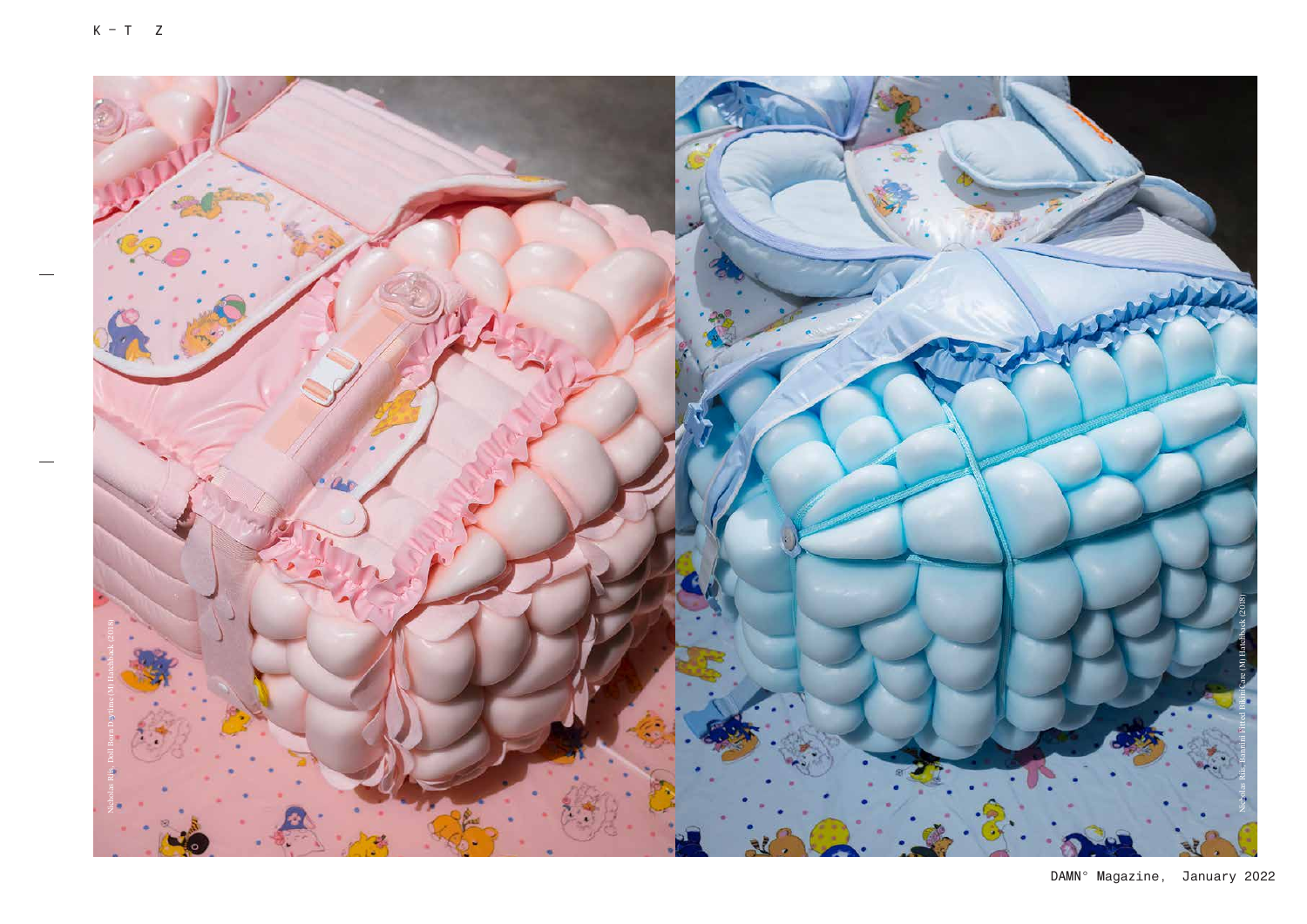Anna Uddenberg, Psychotropic Lounge (II), 2019. Courtesy of the artist; Kraupa-Tuskany Zeidler, Berlin. Photo: Gunter Lepkowski

(II), 2019.

erg, Psy

artist; of the esy Court

inter Lepko

### **Domestic Discomfort**

jacket. Hsu's compositions juxta -

pose lyrical randomness with indus trial regularity, striking an aesthetic nerve somewhere between seduc tively designed washing machines and the gaping orifices in the works of Lee Bontecou. Hsu, who studied architecture at MIT, relishes the way tiling bends into a lip — as at the edge of a pool — and is expert at finding the moment when that lip becomes uncomfortably sensual. In *Autopsy,* three donut shapes protrude anom alously from the tiles, off-centre but perfectly regular. Anna Uddenberg, and Hannah Levy.

After a period of withdrawal from the public eye, Hsu's work has come to be widely celebrated, with solo shows in 2020 at both the Hammer Museum in Los Angeles and the SculptureCenter in New York. This has coincided with the rise of sev eral younger artists who touch-on related concerns, albeit with voic es entirely their own. This zeitgeist has been accompanied by a jostling array of academic publications around living/nonliving binaries, issued under various headings: new materialism, eco criticality, vital materialism, posthumanism, actor network theory, and object-ori ented ontology, to name a few. Someday everyone will have their own genre. What can be deduced is that we are in continual materi al exchange with our surroundings — acting on and enacting gravity, drawing in gulps of sky and giving back the leftovers. Subatomic par ticles leap in and out of us and our proximal environment. Borders, al ways contested wherever claimed, flow. Scientists like Carlo Rovelli who study quantum gravity, report that time itself is amorphic and in terdependent. Which is likely what we should expect during this mo ment of collective fluctuation.

Anna Uddenberg, Spoiled, 2019. Courtesy of the artist; Kraupa-Tuskany Zeidler, Berlin. Photo: Gunter Lepkowski

rg, Spoiled, 2019. Courtesy

Jdde  $\overline{a}$ 

ist; Kraupa-Tu Ē of the

er Lepkov

ē Photo:

Zeidler, Ber

ੇ

The continuums are finally catching up with Hsu. But while he directly engages the screen, the urban land scape and medical apparatus, what about the suburban garage, the gro -

# cery store and the mall?... To explore these other territories of the indus trialized world, meet Nicholas Riis,

**Domestic Discomfort**

Like Hsu, Riis frequently combines rectilinear forms with uncanny fleshiness. He draws source materi al from a catalogue of the quotidian grotesque: doggie chew toys, knee braces and hospital beds. Materi ally cohering his assemblages re quires much massaging of joints and junctions — and at this, Riis is masterful. He lavishes attention on the edges and interstices, adding fabric piping and caulk-like transi tions with an industrial designer's eye for aesthetic resolution, hon ing particulars until they affect the sheen of luxury merchandise. But what exactly is he selling?

Take *Doll Born Daytime (M) Hatchback* (2000). It imparts the eye-pleasing colours and forms of display-window advertising with a paedophiliac aura that makes you ashamed to look. The more one tries to verbalise just what dark energies he is channeling, the more alarming and disturbing the work becomes. *Dita Adult* (2018) tunes into a simi larly sweaty-palmed ambience — I'd compare it to a groomed, fluffed and ribboned show pony given by a mafia don to his tween daughter for her birthday. Riis delights in bad taste — in hideous taste, really — but his work is filled with nuance and a sculptural force that goes far be yond the ham-fisted kitsch of, say, Takashi Murakami. His inclusion of readymade elements is so specific that it's often difficult to know if he has fabricated what seems to be the perfect component or if he has sourced it. See, for instance, the sports padding in *Decubitus* (2018).

Riis's fondness for sports gear and synthetic fur is paralleled by Anna Uddenberg's. She gets as much out of cheap carpet as Robert Morris got out of industrial felt. Uddenberg's work looks like it might have been

generated by an AI-system trained on Georgia O'Keeffe paintings and La-Z-Boy chair advertisements. Like Hsu and Riis, Uddenberg makes beige a conductor of sear ing optical impact. She prefers car pet-coloured carpet, the spray-tan of pleather, and the chemical white of polyester. Uddenberg pushes you into a void that is inhumanly clean and frighteningly odourless, as if vacuum-packed.

She often incorporates explicitly figurative female forms. Her wom en have all the humanity of hotel rooms; their skin is a graft of cy ber-punk apparel, their limbs dis tended into ludicrously hypersexual poses. Often frozen in the act of taking selfies, they seem like Arcimboldo's consumable objects. One thinks of Luc Goddard's film *Alphaville,* in which women are sold together with apartments, as decor. And indeed, libidinally charged furnishings fill one branch of Uddenberg's oeuvre. *Psychotropic Lounge* is equal parts hovercraft and tacky brothel sex-fur niture. *Hairy Foot* (2017) makes my eyes drool. It hangs like a suspension bridge between gasp-inducing beau ty and the revoltingly grotesque. What Uddenberg does that many artists working with similar themes do not do, is exploit the power of ambiguity. Her women are as likely to have packaged themselves as to have been packaged. She thwarts la zy meaning-finding, in part through sheer optical dazzle — it takes so much effort to visually process her sculptures that intellectual interpre tation is delayed. When emphasising the inertia of non-living material, Immanuel Kant calls it "crude mat ter". Uddenberg puts the emphasis on 'crude' but her constructions are anything but inert. They emit big bursts of anti-gravity and gravity sending you reeling back in disgust and drawing you in again.

In her 2014 series *Transit Mode,* limbless female torsos often merge with or emerge from suitcases, like

52 DAMN° STRICH Wright Gander - DAMN° 52 DAMN° 53 DAMN° Brecht Wright Gander Brecht Wright Gander - DAMN° 53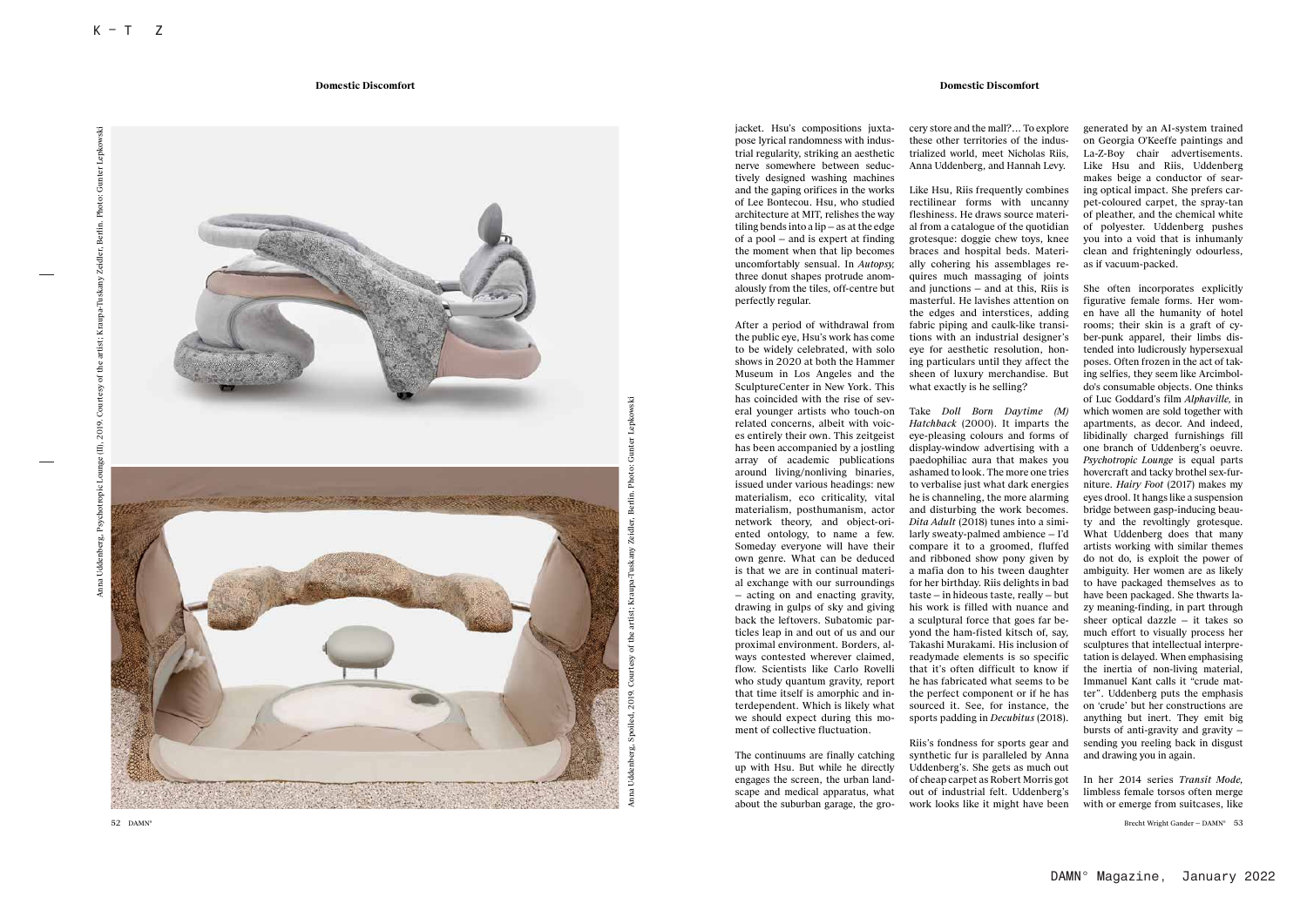